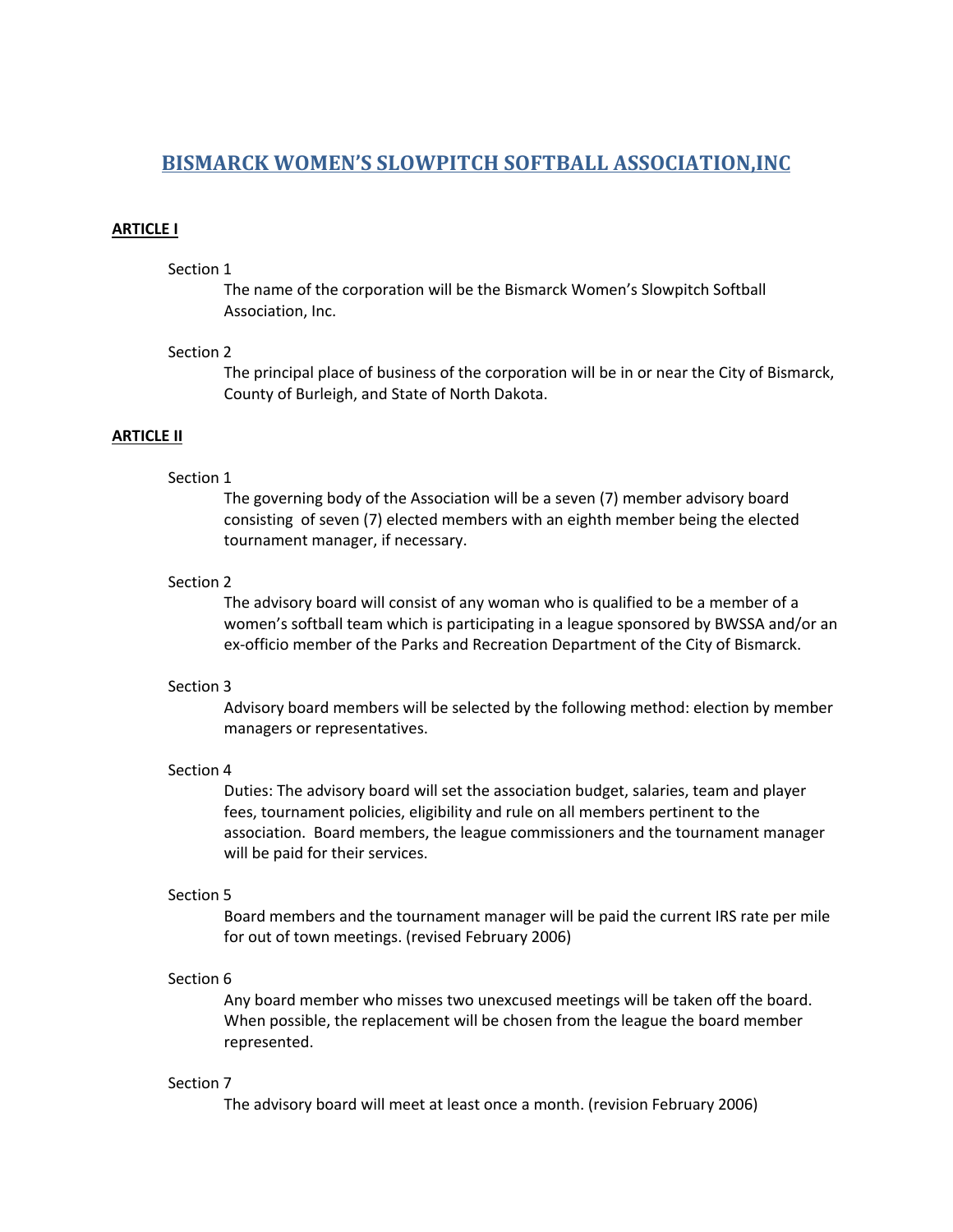The advisory board will consist of the following positions:

- 1. Chairperson
- 2. Vice Chairperson
- 3. Secretary
- 4. Treasurer
- 5. Tournament Manager
- 6. Tournament Sales
- 7. Member at Large

**Note**: League Representative from Parks & Recreation and the league commissioners may or may not be a member of the advisory board and in either capacity will not have a board vote.

#### Section 9

Board member elections will be held at the fall general meeting. The exception to this rule will be if any unforeseen circumstances arise i.e. resignation. Length of office will be a three (3) year term subject to re-election every three (3) years. Board eligibility will be limited to no more than two (2) members from the same team. Evaluation of board positions will be reviewed every two (2) years, if warranted.

#### **ARTICLE III**

## Section 1

**Membership**: The membership of this organization will consist of an unlimited number of teams sponsored by business firms, individuals, or organizations; depending on diamond availability. If the number of teams must be limited; teams and/or players will be selected in the following manner:

- **1.** Former sponsors
- **2.** Former teams-new sponsors (roster must have over ½ of the previous years players to constitute a former team)
- **3.** Former association members from different teams forming a new team (100% previous year's players)
- **4.** New teams
- **5.** Mandan teams

#### Section 2

The number of players on each roster must coincide with the state by-laws. The BWSSA official team roster must be presented to the Treasurer on or before the date set at the spring organizational meeting, usually the Rules Clinic meeting. The USA Softball official team roster must be received by the League representative before your first night of league play. Penalty for non-compliance: forfeit of game or games played while roster is delinquent. (revised February 2006)

#### Section 3

**Voting**: At each BWSSA general or special meeting each team is entitled to one vote. The team vote will be cast by the team manager or their designated representative.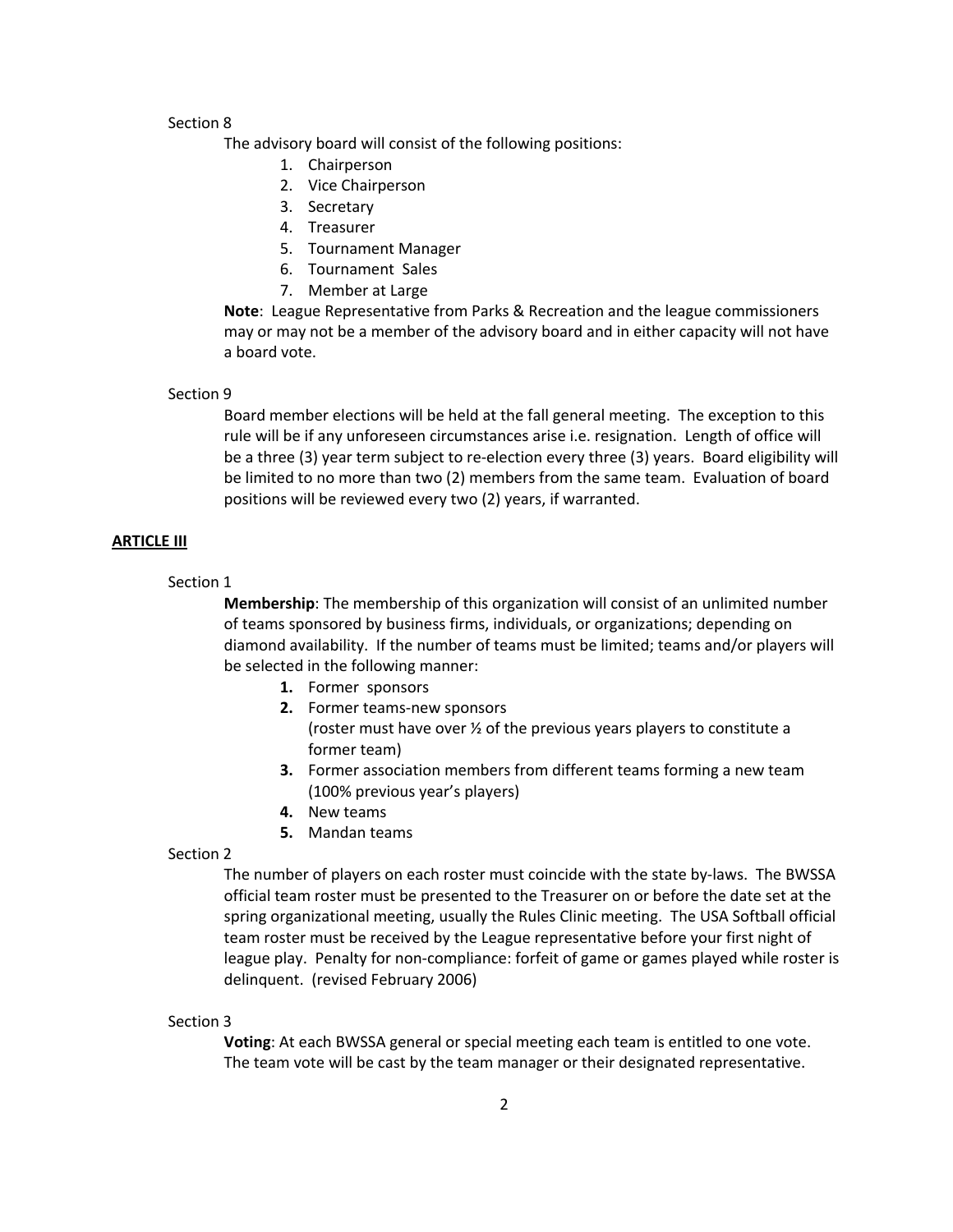Any woman shall qualify as a player provided:

- a. She meets the age requirement of 13 years of age anytime during the current year. (revised February 2014)
- b. She is not currently under suspension by the BWSSA, USA softball of ND, or USA softball. ( revised March 2022)
- c. She can live anywhere in the United State, however she must be included on the team's state sanctioned USA of ND softball roster. (revised March 2022)
- d. No player is eligible to play league games on any team other than the team(s) with which she is officially rostered.
- e. Violation of any part of section 5 will result in player(s) ejection from the game. Any games played with an ineligible player will be forfeited.

## Section 5

# **Violations and Penalties Game disqualifications and ejections:**

An official ejection form must be filled out by a league official tournament Director, or an umpire for ALL game ejections. The ejection form states: "As the Manager of the above named team, I fully understand that the above player is Suspended for one game as the penalty for being ejected. As manager I take full responsibility to assure that this suspension is fulfilled in the next game played by this team, whether it is a tournament or league game. It is also my responsibility to inform my local league representative or officer of this ejection. Failure to comply with the suspension will result in forfeiture of that game and additional suspension for the player, myself and/or the team. Failure to sign this form will also be grounds for suspension."

The team manager must sign the ejection report. In the absence of the team manager, a team representative (other than the violator) must sign the ejection report. If a player is ejected in league play, the league must turn in an ejection report to the appointed state official. If an ejection occurs in tournament play, it is the responsibility of the tournament director to submit the ejection report to the appropriate state official.

Team managers will be notified of the player's penalty(ies).

# **ARTICLE IV**

## Section 1

Team and player fees will be set prior to each season. All fees (including state fees) will be paid to the advisory board member in charge of finances (or her agent) on or before the date set by the advisory board. Penalty for non-compliance: forfeit of game(s) while fees are delinquent. Penalty for NSF checks same as delinquent fees.

# **ARTICLE V**

## Section 1

All association games will be played on a pre-scheduled diamond. All association games will be played per the league schedule.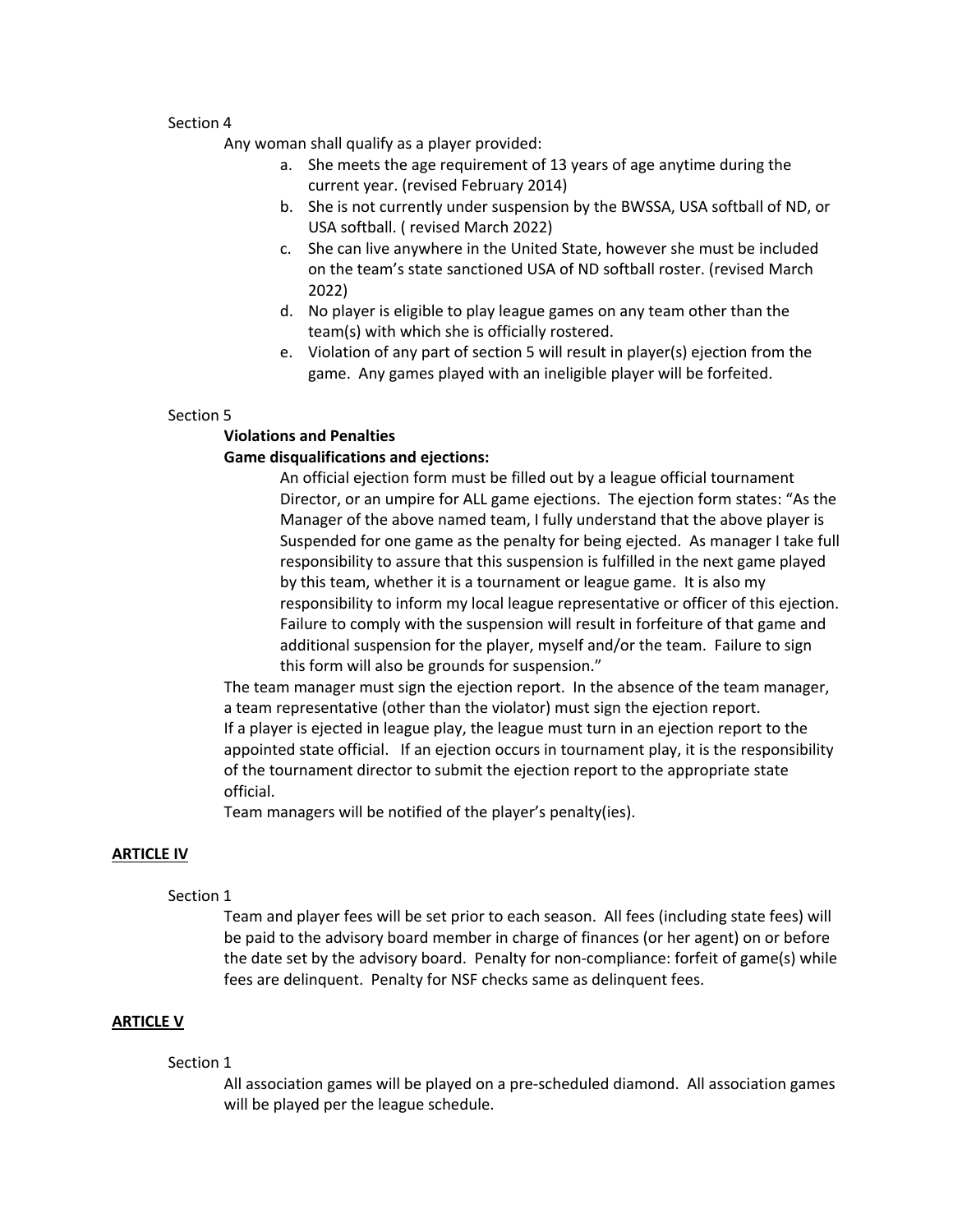League standings, when effected by rained out games will use head to head competition. (revised February 2006)

## Section 3

Playing rules will be the same as those governing state and national play with exception of those rules adopted by our association. BWSSA will follow USA softball rules regarding softball bat guidelines.

#### Section 4

The umpire(s) will rule on **unsportsmanlike conduct**. This includes the use of alcoholic beverages or smoking on the playing field. **Note: Playing field is anywhere inside the diamond enclosures.** The use of unauthorized equipment, swearing, disrespect of the umpire(s) or action with intent to do bodily harm to another person is subject to unsportsmanlike conduct violation.

**PENALTY: First violation: Warning. Second violation: (same game) automatic ejection from the game. League representatives also have the power to enforce all or any part of section 4 violations.**

#### Section 5

A league game must begin at the scheduled starting time. League games may start earlier than the scheduled starting time provided both teams and the umpire(s) are in agreement. Double-header games: first game forfeited at scheduled starting time of 6:30 PM; second game forfeited 15 minutes after first game's scheduled starting time. (Revised February 2006)

#### Section 6

Each team must have at least eight (8) players to start a league game and eight (8) players to finish. There are no automatic outs. (Revised 2/20/2001)

#### Section 7

The BWSSA league play permits a team to play anyone on its roster that is present before the game begins and that free substitution is allowed. Any player that arrives after the game has started may be added to the bottom position of the roster.If a player leaves or is injured or discontinues in a game for any reason other than ejection, no outs will be taken in the batting order. If a player is ejected, a sufficient number of players (eleven-11) must be available to continue the game. Present league rules do not allow a game to continue after an ejection when a team starts with 8,9, 10 or 11 players. (revised March 13, 2018)

#### Section 8

Re-entry rule. See state rule.

#### Section 9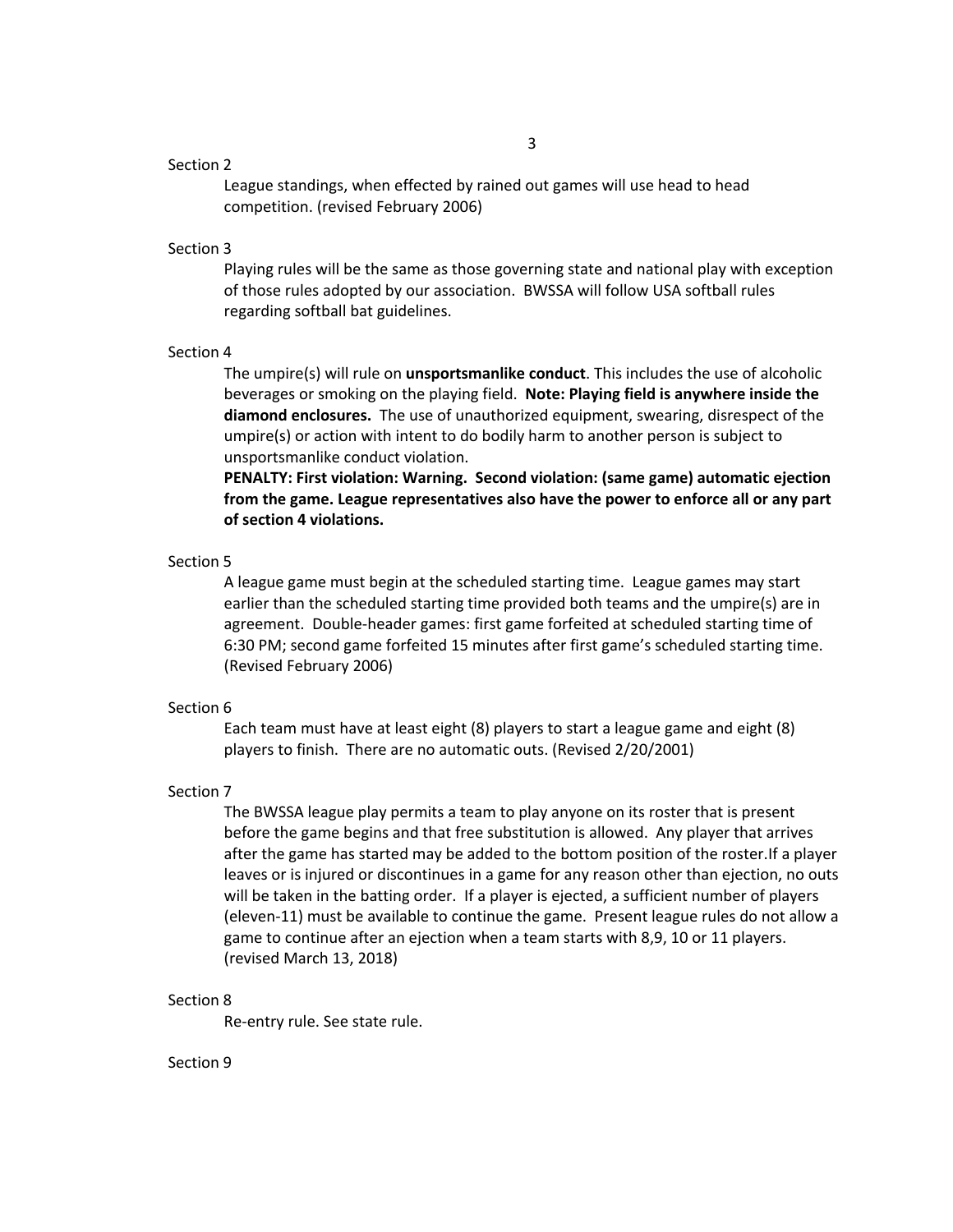All players must wear their team numbered uniform. Starting with the 1983 season, all jerseys must have 6" or 8" numbers permanently attached to the back of the jersey. All jerseys must be the team sponsored uniform(s). (Revised February 2006)

4

#### Section 10

Forfeited games with less than 24 hour notice: first infraction, team manager will contacted and informed that if their team has another un-notified forfeit; their team will be responsible for paying the umpire fees and a board member will collect the money prior to their next scheduled game or they will not be allowed to play until the fee is paid. Forfeited games must have the official score sheet signed by the umpire and team managers or representatives. Forfeits with a 24 hour notice: the association will contact both the umpire and the opposing team manager and no fees will be collected. Score cards are not required as teams are not required to show up at the diamonds. (Revised March 27, 2012)

#### **ARTICLE VI**

## Section 1

The advisory board will constitute the board of arbitration. The chairperson of the advisory board will serve as the Grievance Committee Chairperson. A majority of board members must be present before any official action can be taken. Any board member whose team is involved in a grievance will be disqualified from voting on any issue concerning that grievance. The league representative will be invited to all board of arbitration hearings and will act in an advisory capacity. Said board will act on:

a. Rule interpretations ( with the umpire in chief)

- b. Protests
- c. Disciplinary actions

#### Section 2

When a rule interpretation of an umpire is protested, a special protest meeting will be called. Persons allowed at said meeting will be the advisory board (majority of the members), umpire(s) in question. League representative, Umpire in Chief, and one representative from each team involved.

#### Section 3

The advisory board will vote on all protests if the rule in question is not expressly covered in the current edition of the ASA rules handbook.

# **ARTICLE VII**

## Section 1

The official ASA rule book is hereby adopted as the rule book for the Bismarck Women's Slowpitch Softball Association, Inc. and will govern all situations insofar as they are covered in the ASA rule book.

#### **ARTICLE VIII**